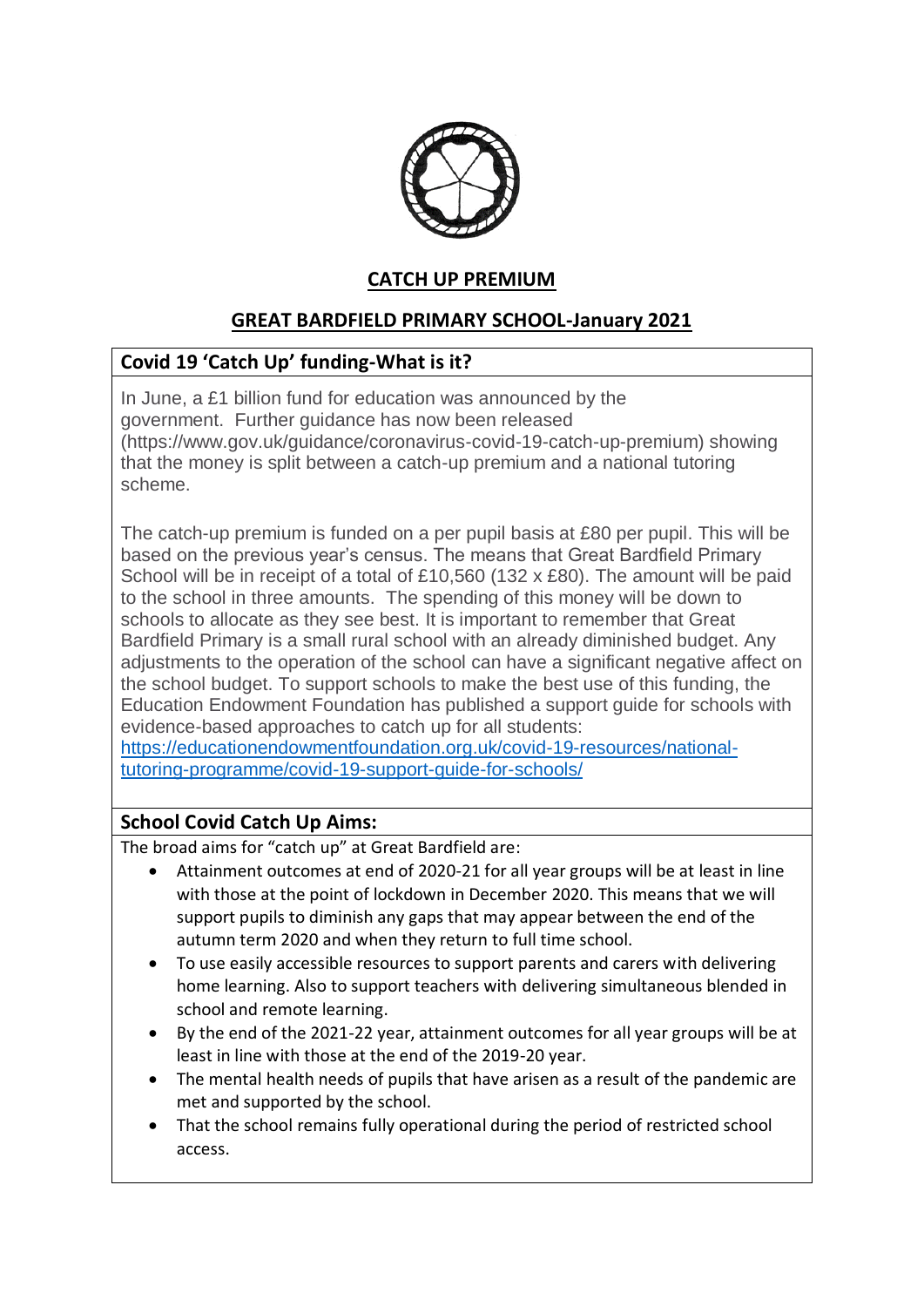# **How will the Catch Up fund be spent at Great Bardfield Primary?**

At Great Bardfield, this money will be used to:

- Purchase curriculum resources and materials that support pupils to get "back on track". This will include White Rose Maths Resources and Literacy fluency resources
- In every class fund additional support staff to develop the outcomes of children who have been identified as needing "catch up" in their learning.
- The funding of additional Mid-Day assistant staff to safely supervise individual bubbles at lunchtime.
- Purchase resources to support children with their mental health and wellbeing as suggested by the Education Endowment Fund.
- Pay for staff training to support pupils with overcoming trauma.
- Paying for pupils to take part in after school sports activities (in their bubble) to promote physical health and wellbeing.
- Purchase resources and equipment to support staff with their emotional health and wellbeing.
- Use the fund to offset deficits in the school budget where costs are now higher than planned due to Covid eg: Catering staff cost increased due to significantly lower income due to only critical worker children being in school. Additional hours for deep cleaning of the school. Also increased fuel costs as school must be fully ventilated with doors and windows open therefore heat efficiency will be lost.
- The fund will be used to offset any additional cost of keeping the school open and operational during the pandemic.

#### **Catch Up at Great Bardfield is:**

*(For all children)*

- **The whole school community working collaboratively**, by offering support and communication, to diminish gaps in children's learning and to support pupils with any emotional trauma they may have experienced due to the pandemic.
- **Working through well sequenced, purposeful learning schemes**. For example, our school uses the Jonathan Bond English programme to focus on missed objectives and consolidate the basics. In maths, we will utilise the White Rose Curriculum as our spine of learning and we have been able to use catch up premium to purchase some adapted plans that have been purpose written for catch up.
- **Focus on consolidation of basic skills**. The core skills which enable successful learning will require increased curriculum time across all year groups. These include: handwriting, spelling of high frequency words, basic